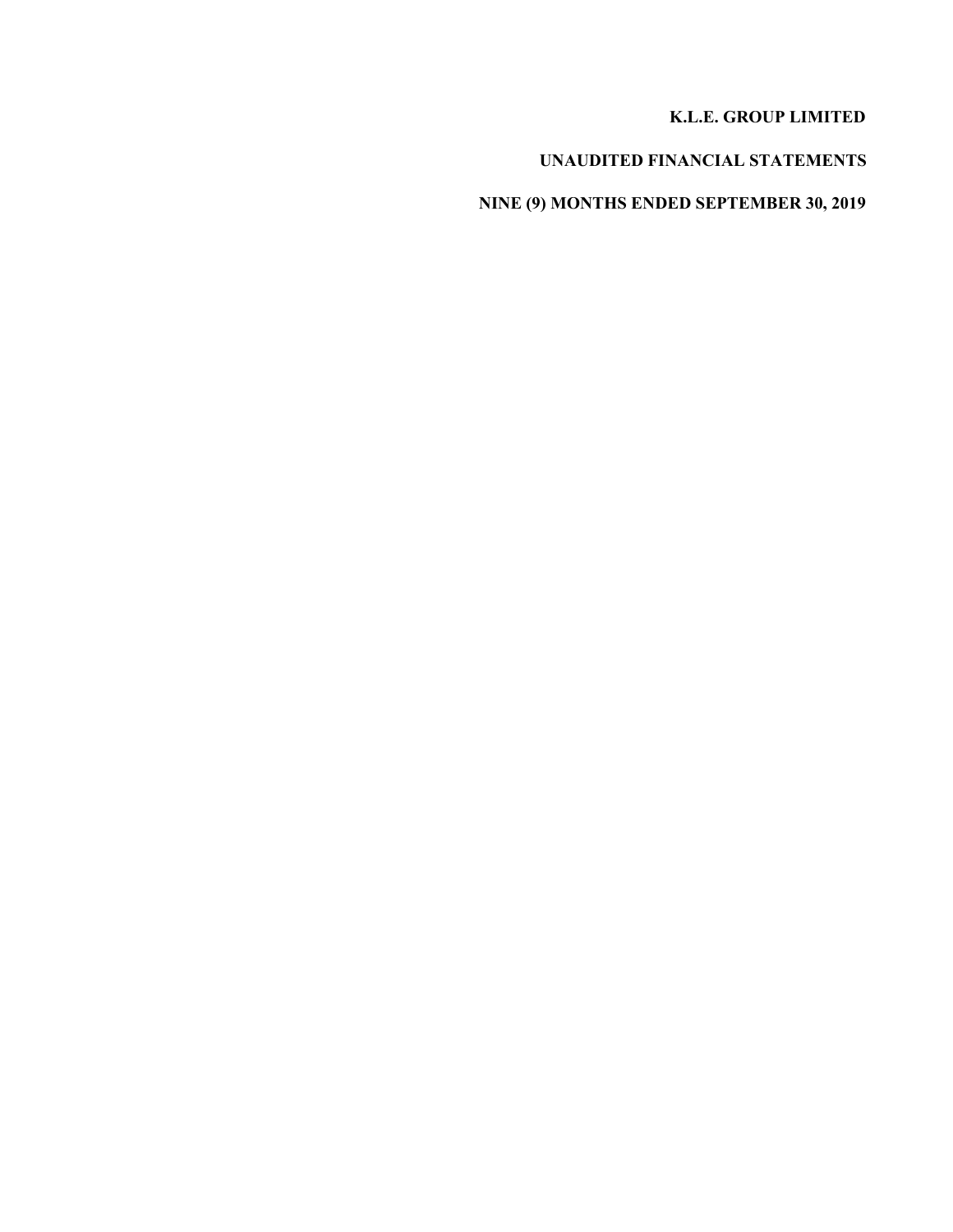### **TABLE OF CONTENTS**

| Statement of Comprehensive Income      |         |
|----------------------------------------|---------|
| <b>Statement of Financial Position</b> |         |
| Statement of Changes in Equity         | 3       |
| <b>Statement of Cash Flows</b>         | 4       |
| Notes to the Financial Statement       | $5 - 9$ |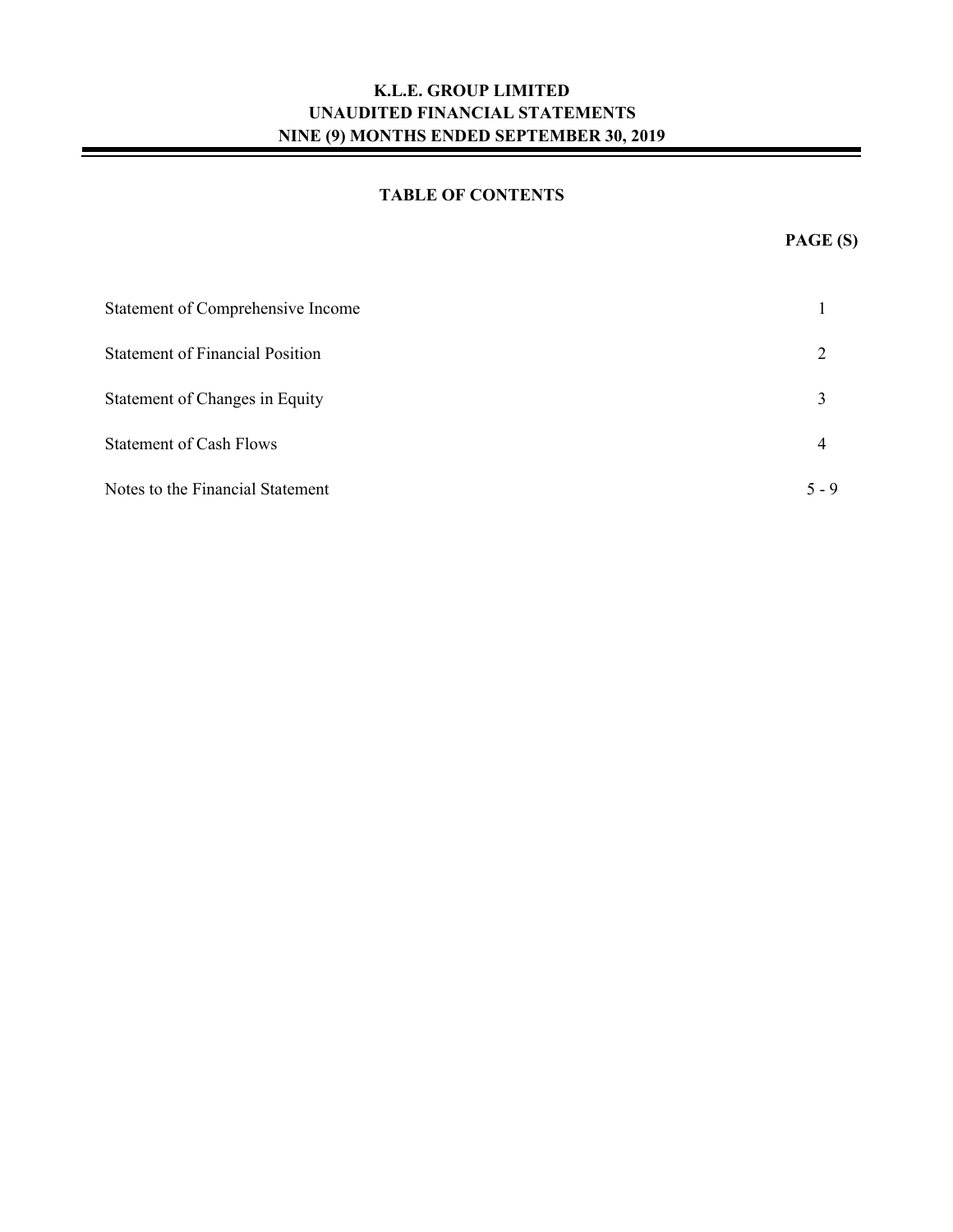# **K.L.E. GROUP LIMITED STATEMENT OF COMPREHENSIVE INCOME NINE (9) MONTHS ENDED SEPTEMBER 30, 2019 UNAUDITED**

|                                                                                               | <b>Unaudited</b><br><b>Quarter</b><br>ended<br>Sept. 30,<br>2019<br>\$'000 | Unaudited<br>Quarter<br>ended<br>Sept. 30,<br>2018<br>\$'000 | <b>Unaudited</b><br><b>Nine Months</b><br>ended<br>Sept. 30,<br>2019<br>\$'000 | Unaudited<br>Nine Months<br>ended<br>Sept. 30,<br>2018<br>\$'000 | <b>Audited</b><br><b>Year ended</b><br>ended<br>Dec 31,<br>2018<br>\$'000 |
|-----------------------------------------------------------------------------------------------|----------------------------------------------------------------------------|--------------------------------------------------------------|--------------------------------------------------------------------------------|------------------------------------------------------------------|---------------------------------------------------------------------------|
| Revenue                                                                                       | 52,019                                                                     | 52,634                                                       | 153,890                                                                        | 156,655                                                          | 205,780                                                                   |
| Cost of Sales                                                                                 | (16,919)                                                                   | (15,327)                                                     | (46,279)                                                                       | (51,222)                                                         | (65, 672)                                                                 |
| Gross profit                                                                                  | 35,099                                                                     | 37,307                                                       | 107,612                                                                        | 105,433                                                          | 140,108                                                                   |
| Other operating income                                                                        | 5,198                                                                      | 5,280                                                        | 15,553                                                                         | 23,717                                                           | 27,723                                                                    |
| Administrative and other expense                                                              | (40, 510)                                                                  | (38, 877)                                                    | (113, 196)                                                                     | (113,302)                                                        | (165, 997)                                                                |
| Profit from operations                                                                        | (213)                                                                      | 3,710                                                        | 9,970                                                                          | 15,848                                                           | 1,834                                                                     |
| Finance and depreciation cost                                                                 | (3,298)                                                                    | (3, 417)                                                     | (13, 831)                                                                      | (11, 683)                                                        | (16,769)                                                                  |
| (Loss)/profit before taxation                                                                 | (3,511)                                                                    | 293                                                          | (3, 861)                                                                       | 4,165                                                            | (14, 935)                                                                 |
| Taxation                                                                                      | 389                                                                        | (184)                                                        | (131)                                                                          | (1,011)                                                          | 1,912                                                                     |
| Net (loss)/profits from operations                                                            | (3, 122)                                                                   | 109                                                          | (3,992)                                                                        | 3,154                                                            | (13, 023)                                                                 |
| Other Comprehensive Income<br>Items which may be reclassified to profit or loss               | (182)                                                                      | 99                                                           | 1,321                                                                          | 142                                                              | (12, 565)                                                                 |
| Net (loss)/profit for the period, being total<br>comprehensive (expense)/income for the year. | (3, 304)                                                                   | 208                                                          | (2,671)                                                                        | 3,296                                                            | (25, 587)                                                                 |
| Number of shares                                                                              | 100,000                                                                    | 100,000                                                      | 100,000                                                                        | 100,000                                                          | 100,000                                                                   |
| Earnings per stock unit:                                                                      | (\$0.033)                                                                  | \$0.002                                                      | (\$0.027)                                                                      | \$0.03                                                           | (\$0.26)                                                                  |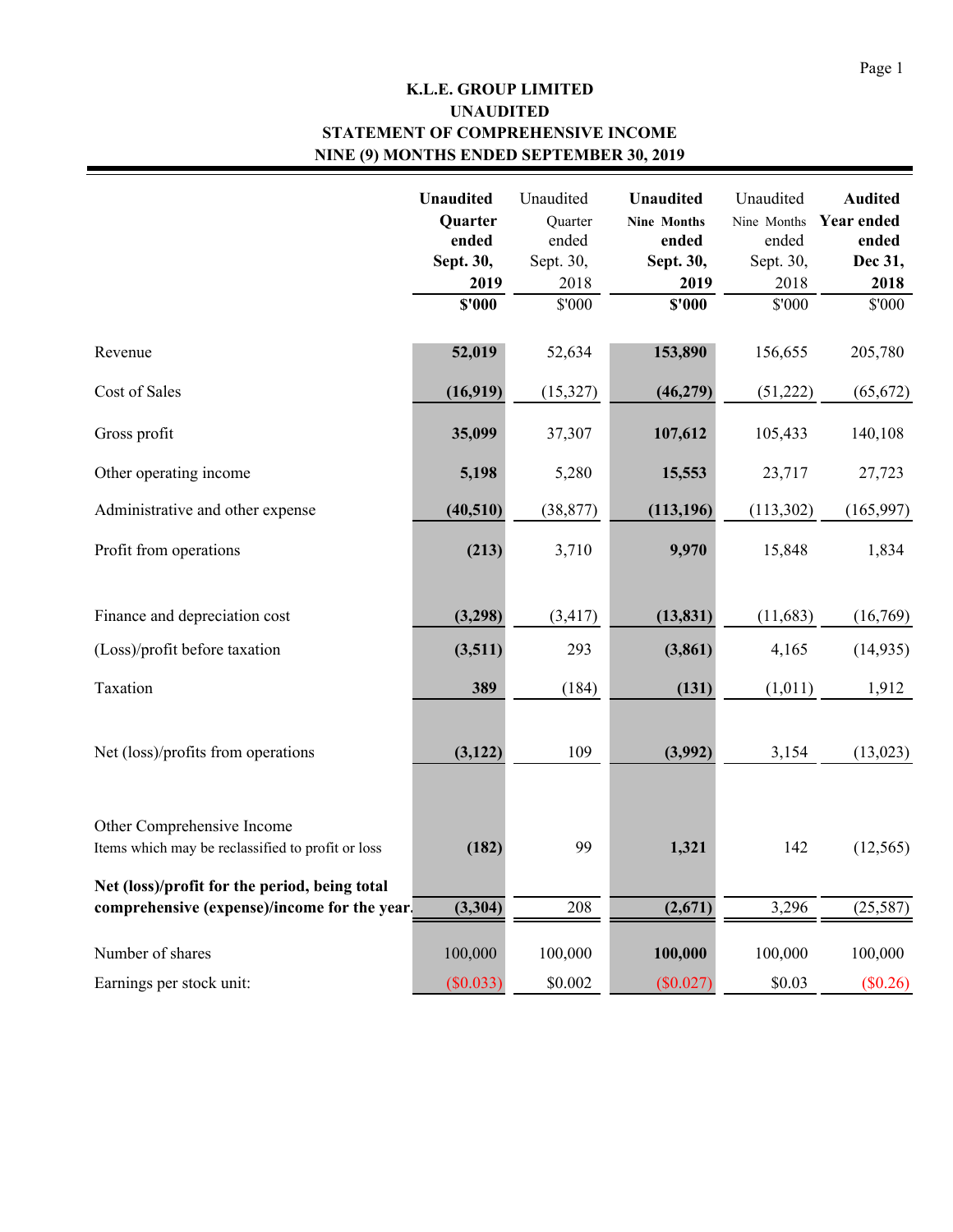### K.L.E. GROUP LIMITED **UNAUDITED** STATEMENT OF FINANCIAL POSITION AS AT SEPTEMBER 30, 2019

|                                                        |                | Unaudited<br>as at<br>Sept. 30, | Unaudited<br>as at<br>Sept. 30, | Audited<br>as at<br>December 31, |
|--------------------------------------------------------|----------------|---------------------------------|---------------------------------|----------------------------------|
|                                                        | <b>Notes</b>   | 2019                            | 2018                            | 2018                             |
|                                                        |                | \$'000                          | \$'000                          | \$'000                           |
| <b>NON-CURRENT ASSETS</b>                              |                |                                 |                                 |                                  |
| Property, plant and equipment                          | $\overline{7}$ | 23,632                          | 36,207<br>13,141                | 31,389<br>12,590                 |
| Investment in joint venture<br>Investment in associate |                | 12,590<br>60,612                | 73,297                          | 60,612                           |
| Investments                                            |                | 12,277                          | 2,483                           | 2,208                            |
| Long term receivables                                  |                | 12,490                          |                                 | 12,490                           |
| Deferred tax asset                                     |                | 9,186                           | 7,080                           | 9,186                            |
| Total non-current assets                               |                | 130,787                         | 132,208                         | 128,475                          |
|                                                        |                |                                 |                                 |                                  |
| <b>CURRENT ASSETS</b>                                  | 8              | 2,424                           | 2,234                           | 2,608                            |
| Inventories                                            | 9              | 10,135                          | 23,627                          | 15,203                           |
| Receivables<br>Due From related party                  |                | 71,771                          | 50,841                          | 46,872                           |
| Cash and cash equivalents                              | 12             | 8,065                           | 4,084                           | 5,727                            |
| <b>Total current assets</b>                            |                | 92,395                          | 80,786                          | 70,410                           |
| <b>Total assets</b>                                    |                | 223,182                         | 212,994                         | 198,885                          |
| <b>EQUITY</b>                                          |                |                                 |                                 |                                  |
| Share capital                                          |                | 122,903                         | 122,903                         | 122,903                          |
| Revaluation reserve                                    |                | 1,797                           | 498                             | 476                              |
| Accumulated (deficit)/surplus                          |                | (13, 190)                       | 19,663                          | (9, 198)                         |
|                                                        |                | 111,510                         | 143,064                         | 114,181                          |
| <b>NON-CURRENT LIABILITIES</b>                         |                |                                 |                                 |                                  |
| Loans                                                  | 10             | 59,620                          | 3,139                           |                                  |
| Due to related party                                   |                | 1,471                           | 1,503                           | 1,527                            |
|                                                        |                | 61,091                          | 4,642                           | 1,527                            |
|                                                        |                |                                 |                                 |                                  |
| <b>CURRENT LIABILITIES</b>                             | 10             | 7,128                           | 4,739                           | 6,768                            |
| Current portion of loan                                | 11             | 37,824                          | 52,729                          | 68,730                           |
| Payables<br>Bank overdraft                             |                | 4,850                           | 6,020                           | 6,696                            |
| Taxation                                               |                | 779                             | 1,799                           | 983                              |
| Total current liabilities                              |                | 50,581                          | 65,287                          | 83,177                           |
| Total equity and liabilities                           |                | 223,182                         | 212,993                         | 198,885                          |

Approved by the Board of Directors and signed on its behalf by:

Gary Matalon (Director)

1

David Shirley (Chairman)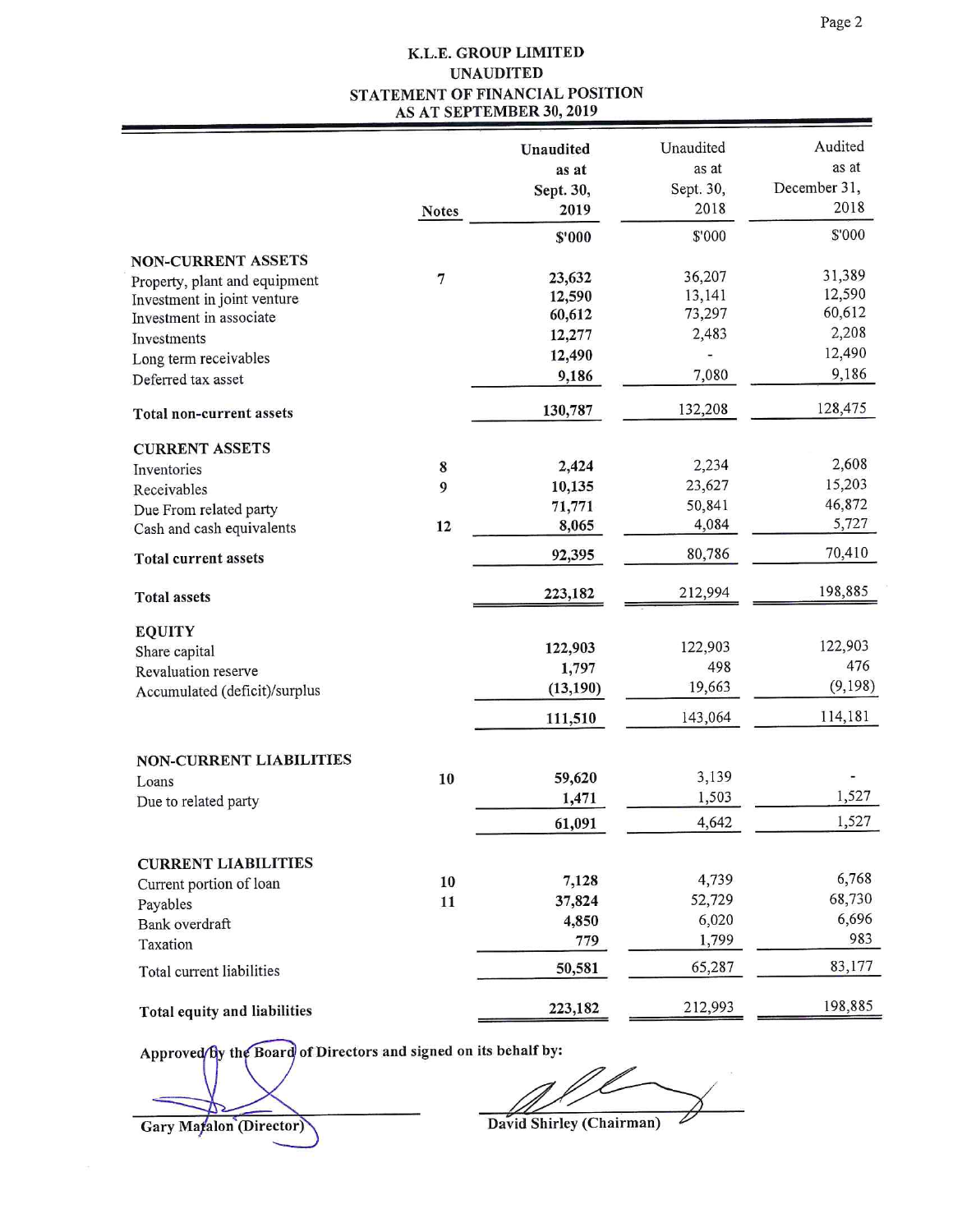### **K.L.E. GROUP LIMITED STATEMENT OF CHANGES IN EQUITY NINE (9) MONTHS ENDED SEPTEMBER 30, 2019 UNAUDITED**

|                                          | <b>Share</b><br>capital<br>\$'000 | <b>Revaluation</b><br>reserve<br><b>\$'000</b> | <b>Retained</b><br>earnings<br>\$'000 | <b>Total</b><br><b>\$'000</b> |
|------------------------------------------|-----------------------------------|------------------------------------------------|---------------------------------------|-------------------------------|
| Balance at 31 December 2017              | 122,903                           | 356                                            | 16,509                                | 139,768                       |
| <b>Total Comprehensive Income</b>        |                                   |                                                |                                       |                               |
| Net profit                               |                                   |                                                | 3,154                                 | 3,154                         |
| Other Comprehensive Income               |                                   | 142                                            |                                       | 142                           |
| Unaudited balances at September 30, 2018 | 122,903                           | 498                                            | 19,663                                | 143,064                       |
| Balance at 31 December 2018              | 122,903                           | 476                                            | (9,198)                               | 114,181                       |
| <b>Total Comprehensive Income</b>        |                                   |                                                |                                       |                               |
| Net loss                                 |                                   |                                                | (3,992)                               | (3,992)                       |
| Other comprehensive income               |                                   | 1,321                                          |                                       | 1,321                         |
| Unaudited balances at September 30, 2019 | 122,903                           | 1,797                                          | (13,190)                              | 111,510                       |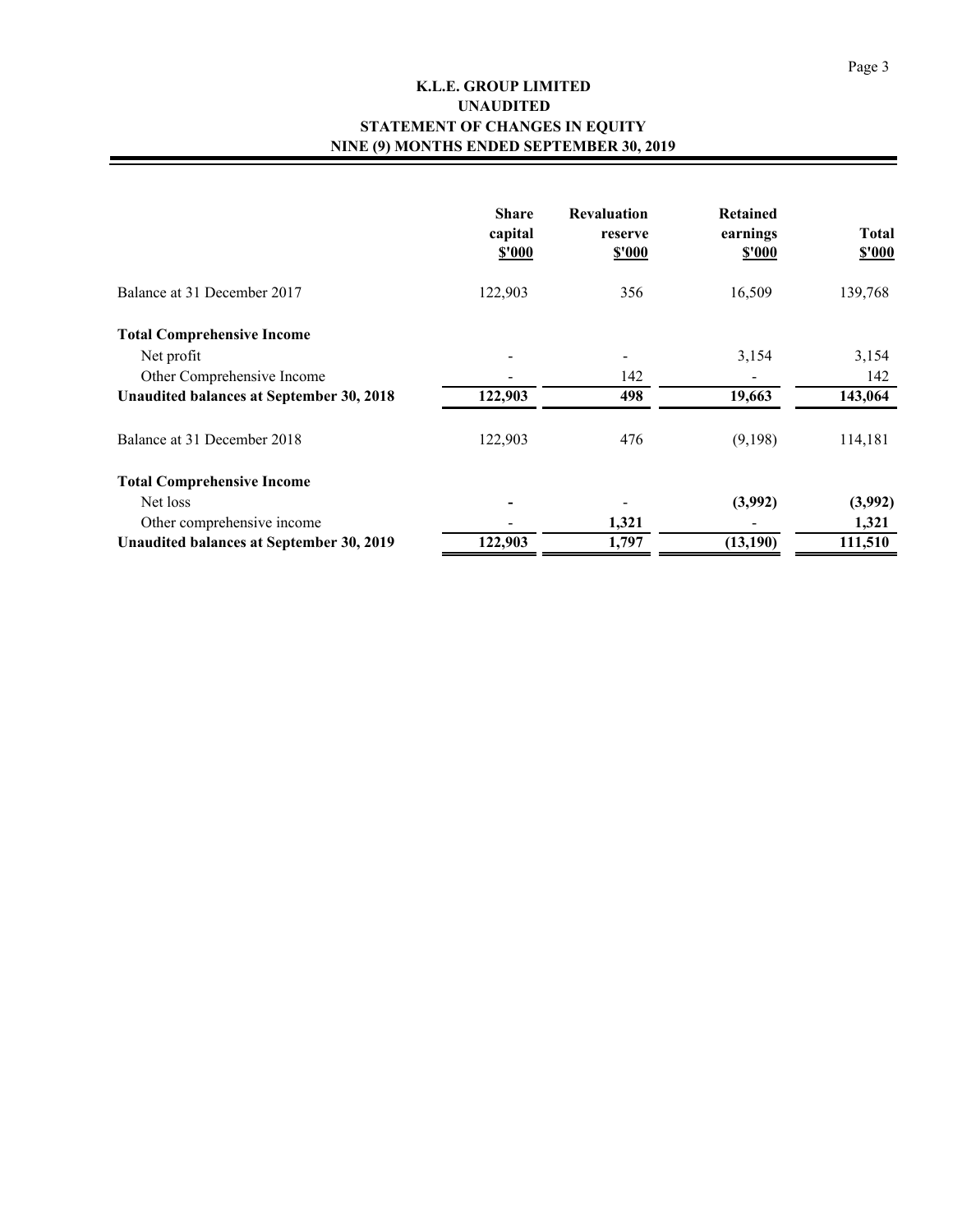### **K.L.E. GROUP LIMITED STATEMENT OF CASH FLOWS NINE (9) MONTHS ENDED SEPTEMBER 30, 2019 UNAUDITED**

| <b>CASH FLOWS FROM OPERATING ACTIVITIES</b>                                                                                           | <b>Unaudited</b><br><b>Quarter</b> ended<br>Sept. 30,<br>2019<br><b>\$'000</b> | Unaudited<br>Quarter ended<br>Sept. 30,<br>2018<br>\$'000 | Audited<br>Year ended<br>December 31,<br>2018<br>\$'000 |
|---------------------------------------------------------------------------------------------------------------------------------------|--------------------------------------------------------------------------------|-----------------------------------------------------------|---------------------------------------------------------|
| Profit/(loss) for the period / year                                                                                                   | (2,671)                                                                        | 3,296                                                     | (25,707)                                                |
| Items not affecting cash<br>Adjustments to reconcile profit for the year to<br>net cash provided by / (used in) operating activities: | 15,671                                                                         | 15,233                                                    | 27,791                                                  |
| Operating profit before changes in working capital                                                                                    | 13,000                                                                         | 18,529                                                    | 2,084                                                   |
| Changes in working capital:<br>Inventories<br>Receivables<br>Payables<br>Related party<br>Taxation paid                               | 184<br>5,068<br>(30, 912)<br>(24, 955)<br>(326)                                | 698<br>1,509<br>3,909<br>(24, 589)<br>(178)               | 324<br>(2,557)<br>19,910<br>(20, 596)<br>(178)          |
| Net cash used by operations                                                                                                           | (37, 943)                                                                      | (122)                                                     | (1,013)                                                 |
| Cash flows from investing activities<br>Interest received<br>Purchase of investments<br>Purchase of property, plant and equipment     | 33<br>(8,749)<br>(2, 644)                                                      | $\overline{2}$<br>(253)<br>(3,893)                        | $\mathfrak{Z}$<br>(2,952)                               |
| Net cash used in investing activities                                                                                                 | (11, 359)                                                                      | (4, 142)                                                  | (2,949)                                                 |
| <b>Cash flows from financing activities</b><br>Loan proceeds<br>Interest and other related expense<br>Loan repayment                  | 70,500<br>(6, 494)<br>(10, 520)                                                | (1, 184)<br>(3,353)                                       | (1, 495)<br>(4, 464)                                    |
| Net cash provided by/(used in) financing activities                                                                                   | 53,487                                                                         | (4, 538)                                                  | (5,959)                                                 |
| Net increase/(decrease) in cash and cash equivalents                                                                                  | 4,184                                                                          | (8, 803)                                                  | (9, 921)                                                |
| Cash and cash equivalents at beginning of period/year<br>Effect of exchange movements on foreign balances                             | (969)                                                                          | 6,867                                                     | 6,867<br>2,085                                          |
| Cash and cash equivalents at end of period / year                                                                                     | 3,215                                                                          | (1,936)                                                   | (969)                                                   |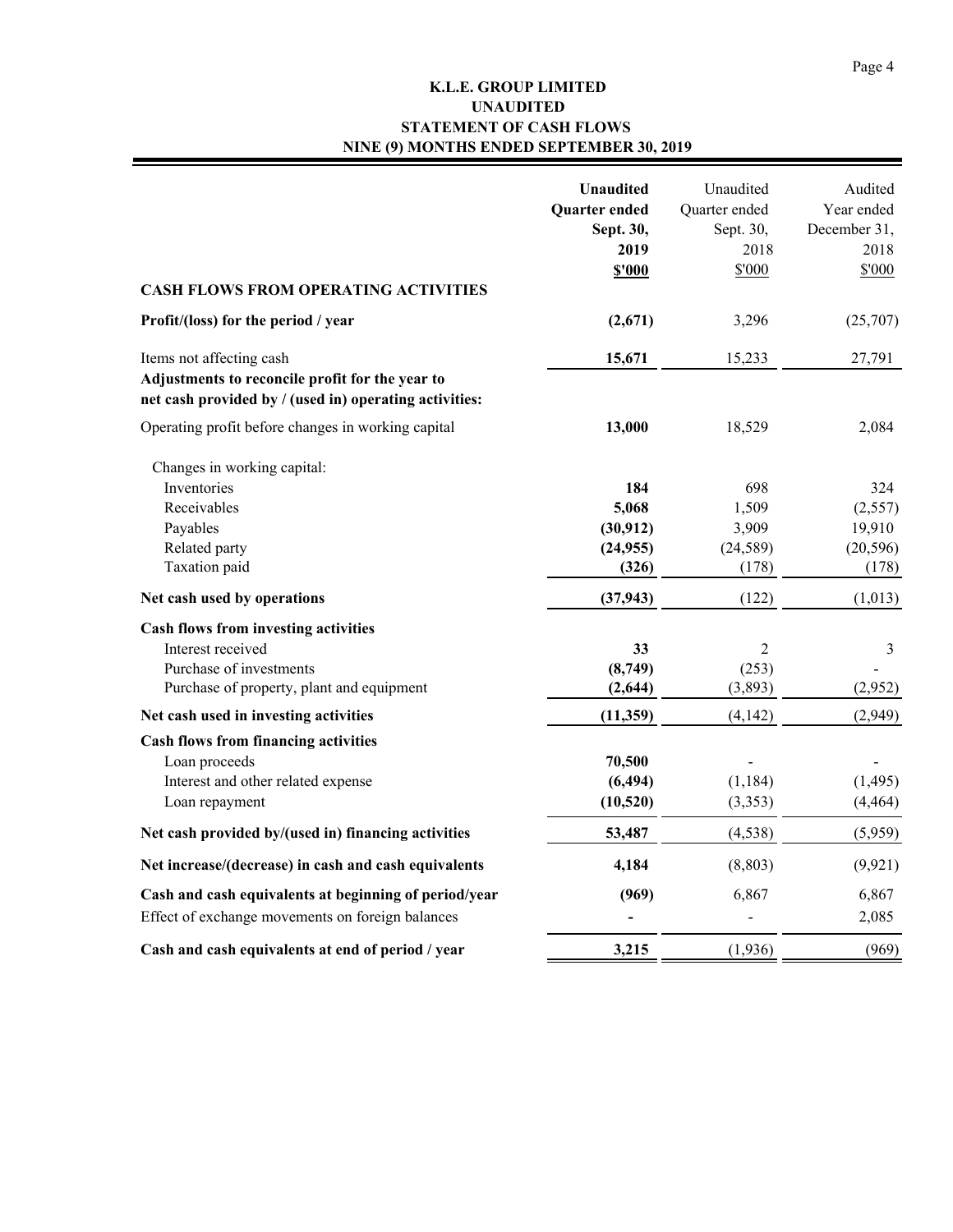#### **1. IDENTIFICATION AND PRINCIPAL ACTIVITIES**

K.L.E Group Limited is a limited liability company incorporated and domiciled in Jamaica. The registered office of the company is Unit 6, 67 Constant Spring Road, Kingston 10.

The company's shares are listed on the Junior Market of the Jamiaca Stock Exchange.

The principal activities of the company are the operation of a restaurant under the brand "Usain Bolt's Tracks and Records", and the provision of management services to T & R Restaurant Systems Limited t/a FranJam.

KLE currently has a 49% shareholdings in associated company, T&R Restaurant Systems Limited.

#### **2. SIGNIFICANT ACCOUNTING POLICIES**

#### **(a) Basis of preparation**

The interim financial statements have been prepared under the historical cost basis and are expressed in Jamaican Dollars, which is the company's functional and presentation currency.

The Company's financial statements have been prepared in accordance and comply with International Financial Reporting Standards (IFRS). These statements are also prepared in accordance with the requirements of the Jamaican Companies Act.

The interim financial report is to be read in conjunction with the audited financial statements for the year ended December 31, 2018. These explanatory notes attached to the interim financials statements provide an explanation of events and transactions that are significant to an understanding of the changes in the financial position and performance of the Company since the financial year ended December 31, 2018.

The significant accounting policies adopted are consistent with those of the audited financial statement for the year ended December 31, 2018.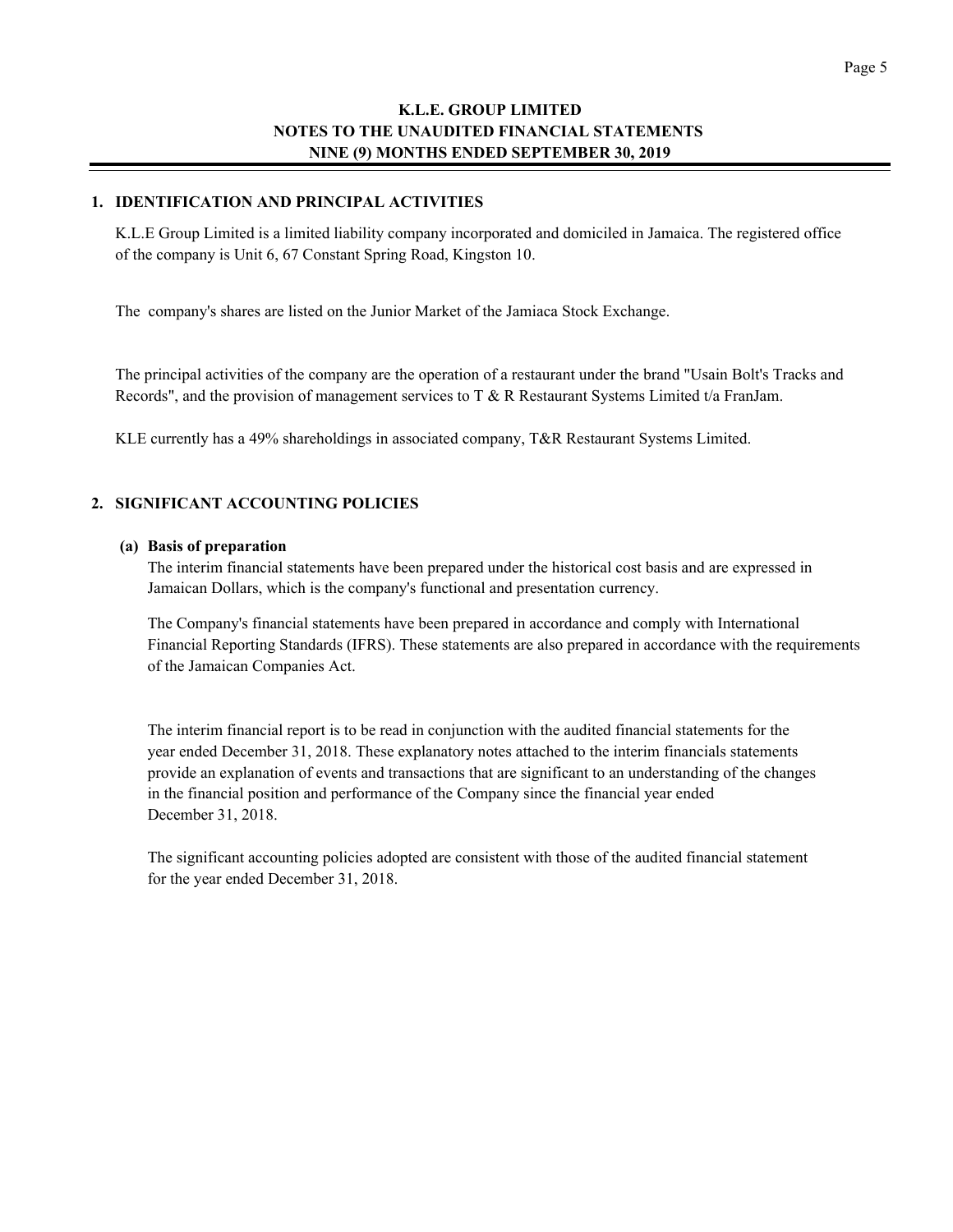# **3. REVENUES**

| s. | <b>REVENUES</b>                          |                  |                |                   |
|----|------------------------------------------|------------------|----------------|-------------------|
|    |                                          | Unaudited        | Unaudited      | Audited           |
|    |                                          | Sept. 30, 2019   | Sept. 30, 2018 | December 31, 2018 |
|    | Food and Bar                             | \$'000           | \$'000         | \$'000            |
|    | Merchadise and Rental                    | 150,080          | 154,296        | 202,449           |
|    |                                          | 3,810            | 2,358          | 3,332             |
|    |                                          | 153,890          | 156,655        | 205,781           |
| 4. | <b>OTHER OPERATING INCOME</b>            |                  |                |                   |
|    |                                          | <b>Unaudited</b> | Unaudited      | Audited           |
|    |                                          | Sept. 30, 2019   | Sept. 30, 2018 | December 31, 2018 |
|    |                                          | <b>\$'000</b>    | \$'000         | \$'000            |
|    | Sponsorship income                       | 4,166            | 6,019          | 6,421             |
|    | Interest income                          | 33               | 3              | 3                 |
|    | Other income                             | 10,803           | 17,695         | 21,298.77         |
|    |                                          | 15,003           | 23,717         | 27,723            |
| 5. | <b>ADMINISTRATIVE AND OTHER EXPENSES</b> |                  |                |                   |
|    |                                          | <b>Unaudited</b> | Unaudited      | Audited           |
|    |                                          | Sept. 30, 2019   | Sept. 30, 2018 | December 31, 2018 |
|    |                                          | <b>\$'000</b>    | \$'000         | \$'000            |
|    | Bank service charge                      | 5,196            | 7,281          | 9,287             |
|    | Insurance                                | 2,940            | 2,473          | 3,250             |
|    | Professional fees                        | 4,558            | 5,392          | 6,842             |
|    | Rent                                     | 10,949           | 8,913          | 12,002            |
|    | Repairs and maintenance                  | 1,623            | 2,422          | 3,303             |
|    | Salaries and related cost                | 47,911           | 46,799         | 64,847            |
|    | Security                                 | 638              | 551            | 750               |
|    | Staff welfare                            | 1,034            | 1,898          | 2,351             |
|    | Utilities                                | 13,544           | 15,672         | 20,960            |
|    | Advertising and marketing                | 8,275            | 7,076          | 9,001             |
|    | Bathroom supplies                        | 70               | 86             | 86                |
|    | Couriers                                 | 708              | 1,090          | 1,328             |
|    | Dues and subscription                    | 788              | 839            | 1,127             |
|    | Equipment rental & charges               | 895              | 620            | 1,078             |
|    | IT expense                               | 640              | 989            | 1,565             |
|    | Cleaning and sanitation                  | 2,222            | 2,323          | 2,962             |
|    | Licenses and permits                     | 342              | 173            | 178               |
|    | Office supplies and expenses             | 316              | 425            | 541               |
|    | Printing and reproduction                | 292              | 233            | 581               |
|    | Travel and entertainment                 | 577              | 331            | 331               |
|    | Bad debt                                 |                  | 167            | 9,747             |
|    | Kitchen and bar supplies                 | 1,569            | (690)          | 197               |
|    | Music and entertainment                  | 1,074            | 810            | 1,049             |

Freight and shipping 26 26 106 411 Penalties and interest 21 2,966 Royalties  $6,162$   $6,326$   $8,308$ Casual Labour 750 32 775 750 Asset Tax and other expenses 813 200 200

113,196 113,302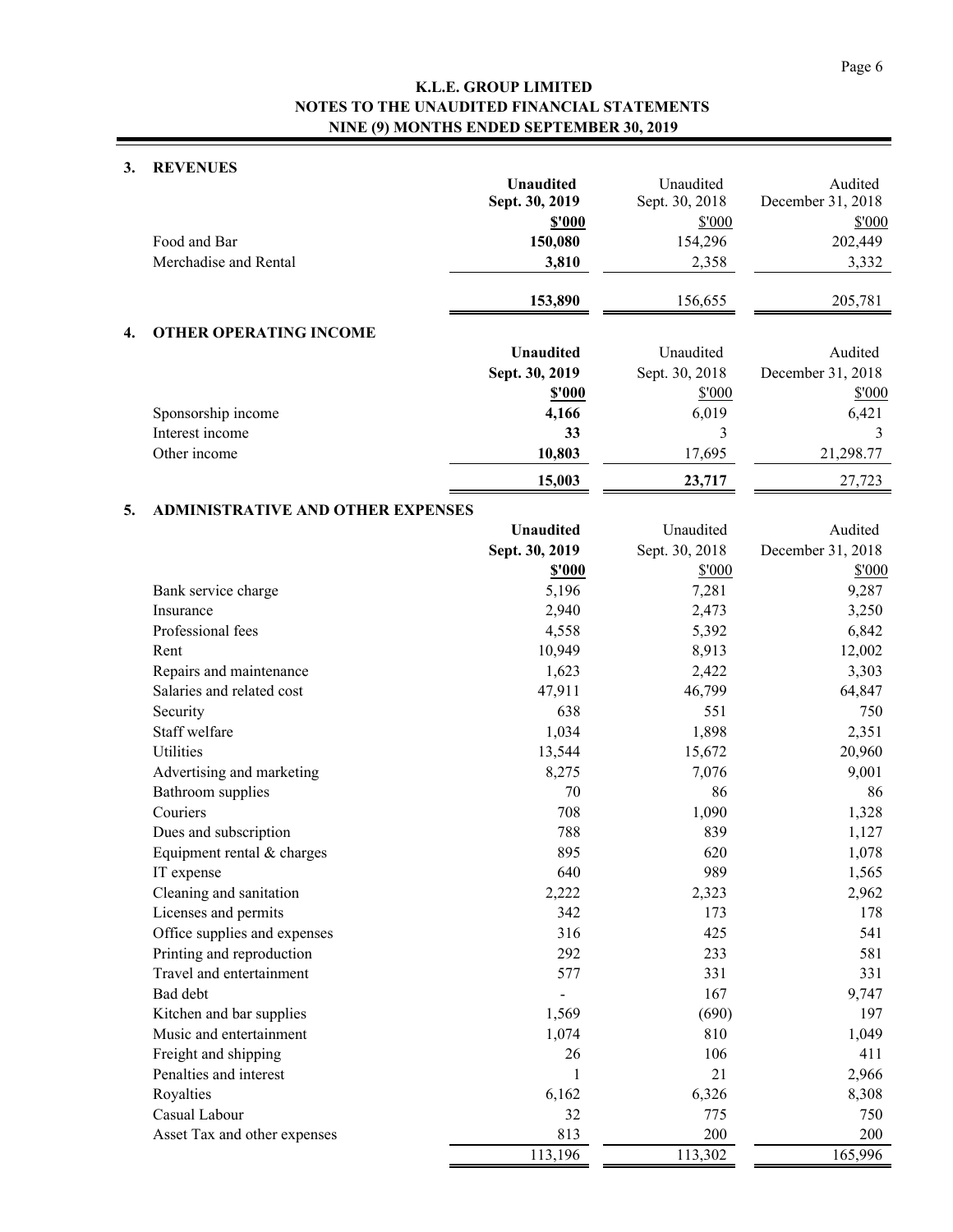### **6. FINANCE AND POLICY COST**

|                       | <b>Unaudited</b>     | Unaudited      | Audited      |
|-----------------------|----------------------|----------------|--------------|
|                       | <b>Ouarter ended</b> | Quarter ended  | Year ended   |
|                       | Sept. 30, 2019       | Sept. 30, 2018 | Dec 31, 2018 |
|                       | <b>\$'000</b>        | \$'000         | \$'000       |
| Interest expense      | 6,494                | 1,184          | 1,495        |
| Depreciation expense  | 10,400               | 13,183         | 17,059       |
| Foreign exchange gain | (3,063)              | (2,683)        | (1,786)      |
|                       | 3,831                | 1,683          | 16,769       |

### **7. PROPERTY, PLANT AND EQUIPMENT**

|                                   | Leashold<br>Improvements | Equipment | Furniture<br>& Fixtures | Security<br>System | Computers | Total   |
|-----------------------------------|--------------------------|-----------|-------------------------|--------------------|-----------|---------|
|                                   | \$'000                   | \$'000    | \$'000                  | \$'000             | \$'000    | \$'000  |
| At cost:                          |                          |           |                         |                    |           |         |
| Beginning of year                 | 72,120                   | 26,787    | 47,167                  | 290                | 5,398     | 151,762 |
| Additions                         | 21                       | 1,255     | 854                     |                    | 514       | 2,644   |
| Disposal                          |                          |           |                         |                    |           |         |
| End of period                     | 72,141                   | 28,042    | 48,021                  | 290                | 5,913     | 154,406 |
| Accumulated                       |                          |           |                         |                    |           |         |
| Depreciation                      |                          |           |                         |                    |           |         |
| Beginning of year                 | 68,006                   | 16,478    | 32,525                  | 120                | 3,243     | 120,373 |
| Charge for the period<br>Disposal | 4,010                    | 2,030     | 3,572                   | 22                 | 767       | 10,400  |
| End of period                     | 72,016                   | 18,508    | 36,097                  | 142                | 4,010     | 130,773 |
| Net book value                    |                          |           |                         |                    |           |         |
| end of period                     | 125                      | 9,534     | 11,924                  | 147                | 1,903     | 23,632  |
| End of prior year                 | 4,114                    | 10,309    | 14,642                  | 169                | 2,156     | 31,389  |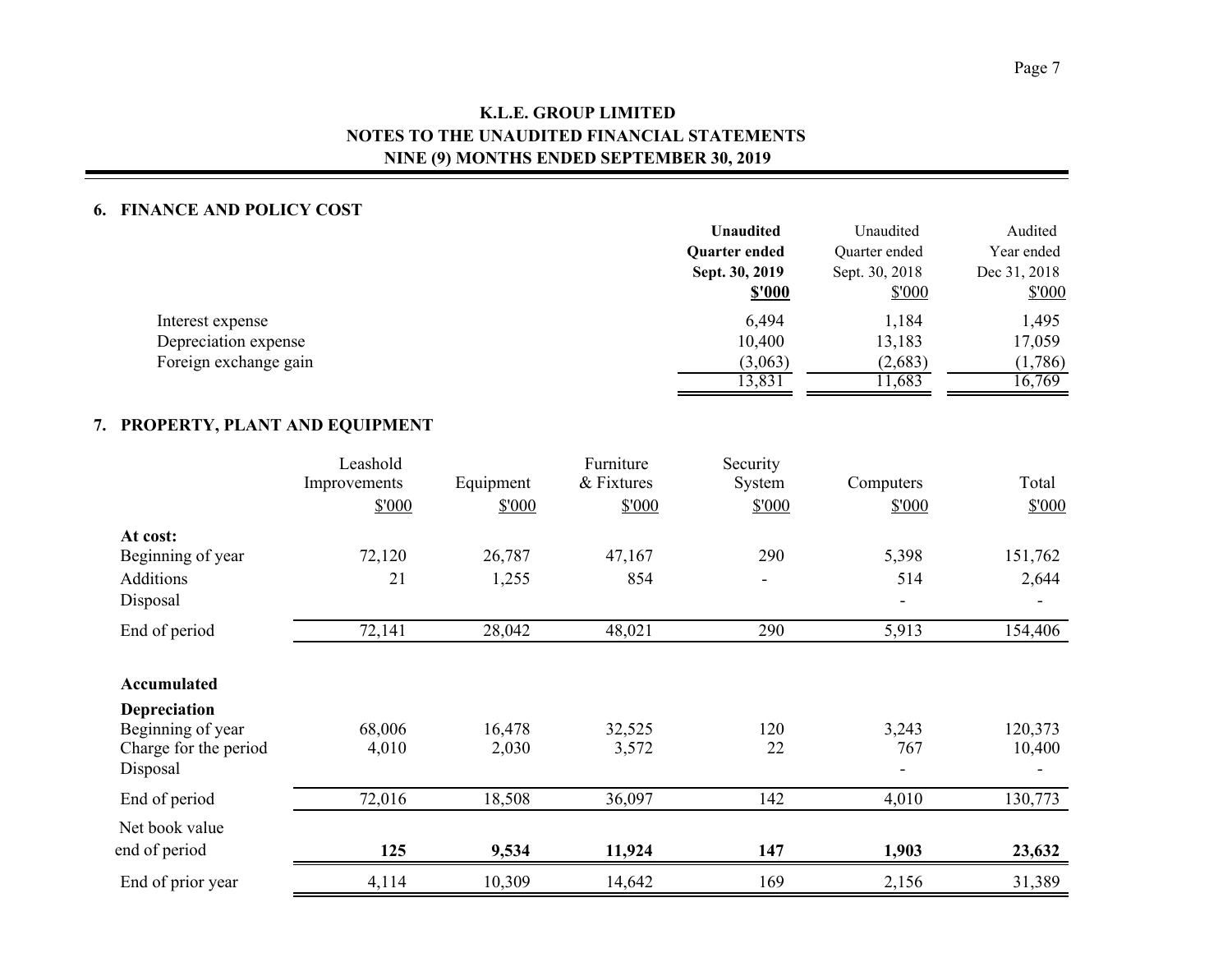### **8. INVENTORIES**

|     |                                                                                                 | <b>Unaudited</b><br>Sept. 30, 2019<br>\$'000 | Unaudited<br>Sept. 30, 2018<br>\$'000 | Audited<br>Dec. 31, 2018<br>\$'000 |
|-----|-------------------------------------------------------------------------------------------------|----------------------------------------------|---------------------------------------|------------------------------------|
|     | Goods for resale                                                                                | 2,424                                        | 2,234                                 | 2,608                              |
|     |                                                                                                 | 2,424                                        | 2,234                                 | 2,608                              |
| 9.  | <b>RECEIVABLES</b>                                                                              |                                              |                                       |                                    |
|     |                                                                                                 | <b>Unaudited</b><br>Sept. 30, 2019<br>\$'000 | Unaudited<br>Sept. 30, 2018<br>\$'000 | Audited<br>Dec. 31, 2018<br>\$'000 |
|     | Trade receivables<br>Trade receivables<br><b>Related Party</b>                                  | 4,966<br>4,194                               | 2,160                                 | 961<br>5,220                       |
|     | Total financial assets other than cash<br>equivalents classified as amortised cost              | 9,160                                        | 2,160                                 | 6,181                              |
|     | Prepayments and other receivables<br>Less long term portion - other receivables                 | 13,465<br>(12, 490)                          | 21,467                                | 21,512<br>(12, 490)<br>15,203      |
| 10. | <b>LOANS PAYABLE</b>                                                                            | 10,135<br><b>Unaudited</b><br>Sept. 30, 2019 | 23,627<br>Unaudited<br>Sept. 30, 2018 | Audited<br>Dec. 31, 2018           |
|     | Bank loan - Sagicor Bank Limited<br>J\$16.6 Million Loan<br>(i)<br>J\$70.5 Million Loan<br>(ii) | \$'000<br>66,748                             | \$'000<br>7,879                       | \$,000<br>6,768                    |
|     | Total loans                                                                                     | 66,748                                       | 7,879                                 | 6,768                              |
|     | Classified as follows:                                                                          |                                              |                                       |                                    |
|     | Non-current<br><b>Bank</b> loans                                                                | 59,620                                       | 3,139                                 |                                    |
|     | <b>Current</b><br>Bank loan                                                                     | 7,128                                        | 4,739                                 | 6,768                              |
|     | Total loan payable                                                                              | 66,748                                       | 7,878                                 | 6,768                              |